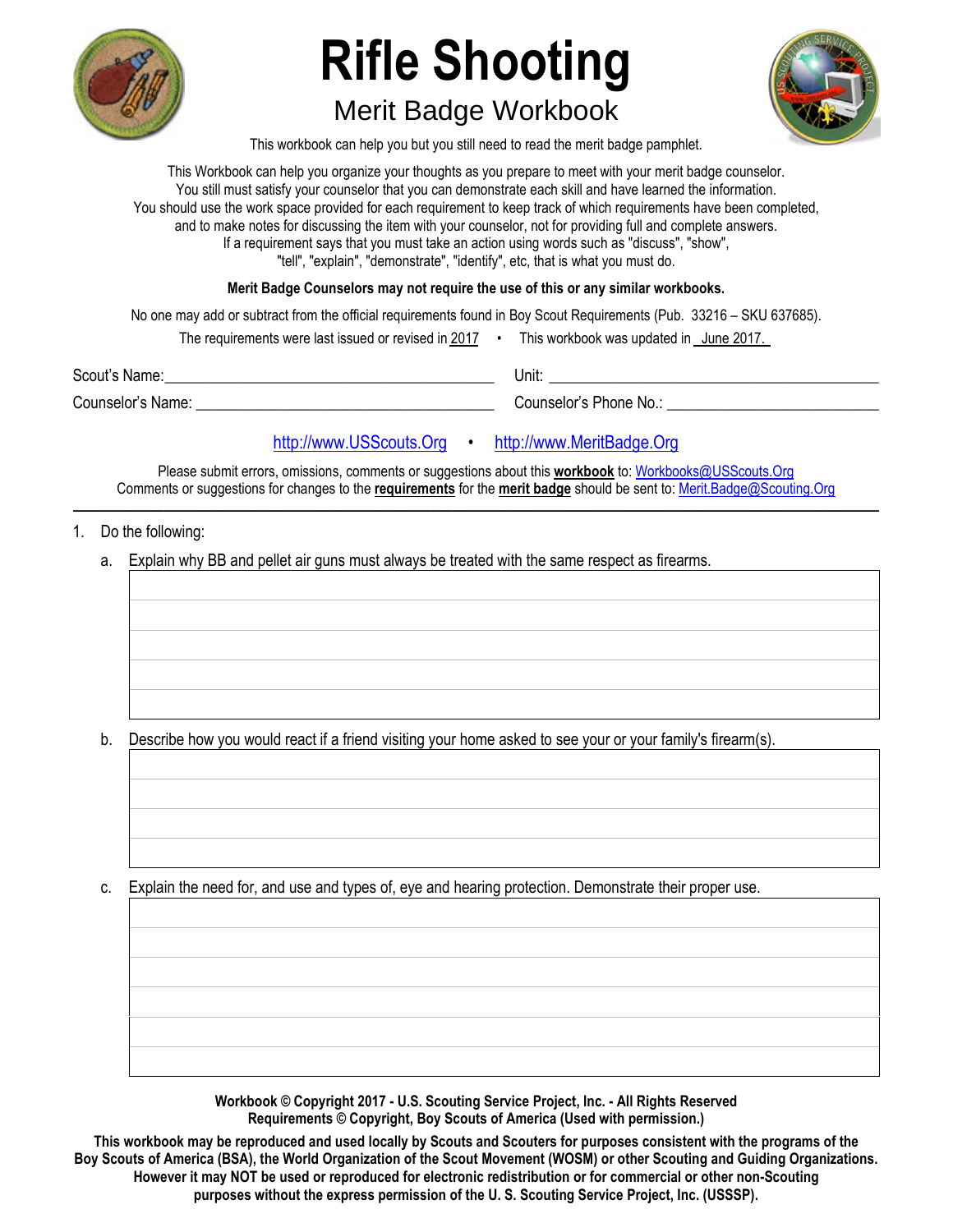d. Give the main points of the laws for owning and using guns in your community and state.

e. Explain how hunting is related to the wise use of renewable wildlife resources.

f. Obtain a copy of the hunting laws for your state. Explain the main points of hunting laws in your state and give any special laws on the use of guns or ammunition.

g. Identify and explain how you can join or be a part of shooting sports activities.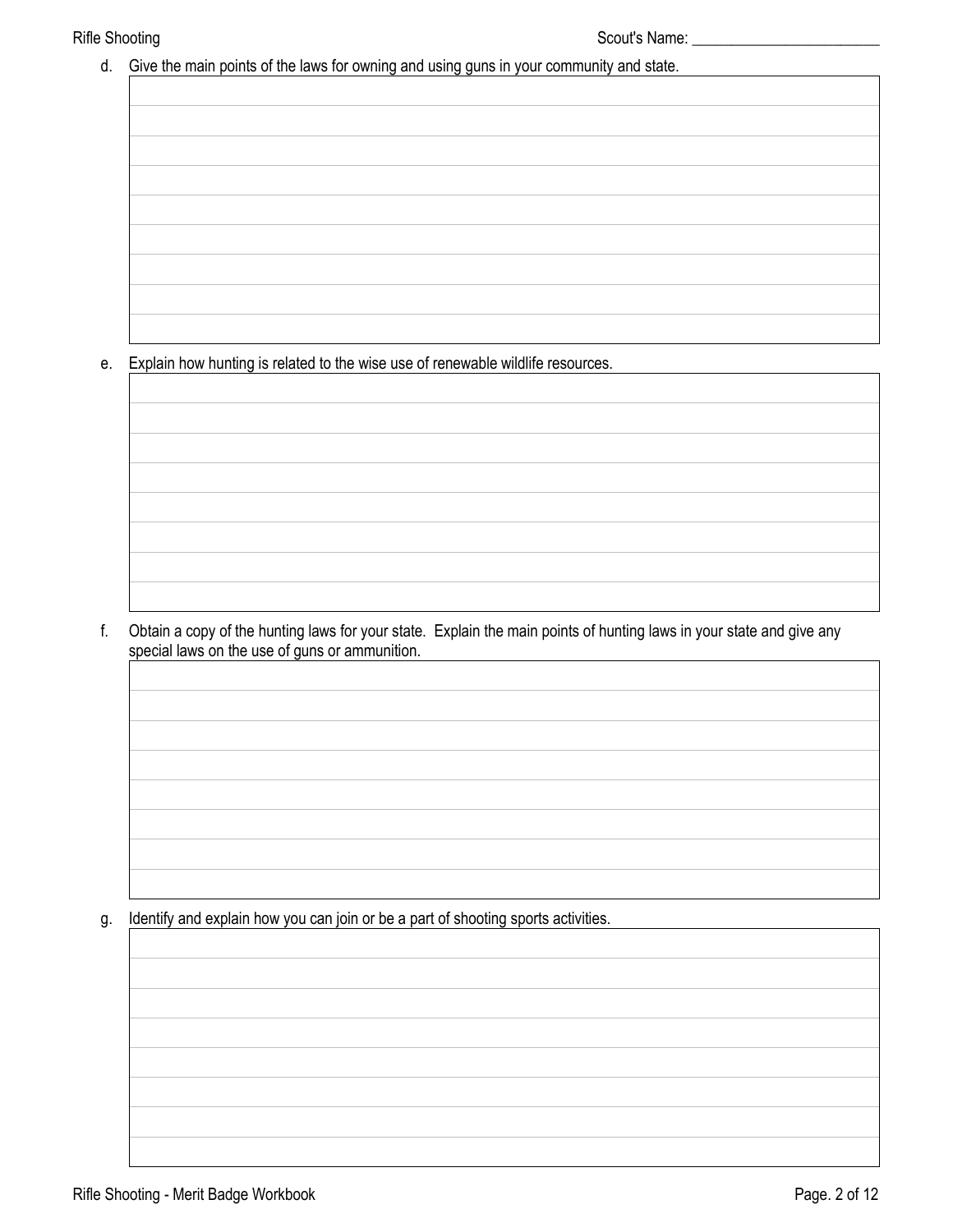h. Explain to your counselor the proper hygienic guidelines used in shooting.

i. Give to your counselor a list of sources that you could contact for information on firearms and their use.



#### 2. Do ONE of the following options:

#### **OPTION A --- RIFLE SHOOTING (Modern Cartridge Type)**

a. Identify the three main parts of a rifle, and tell how they function.

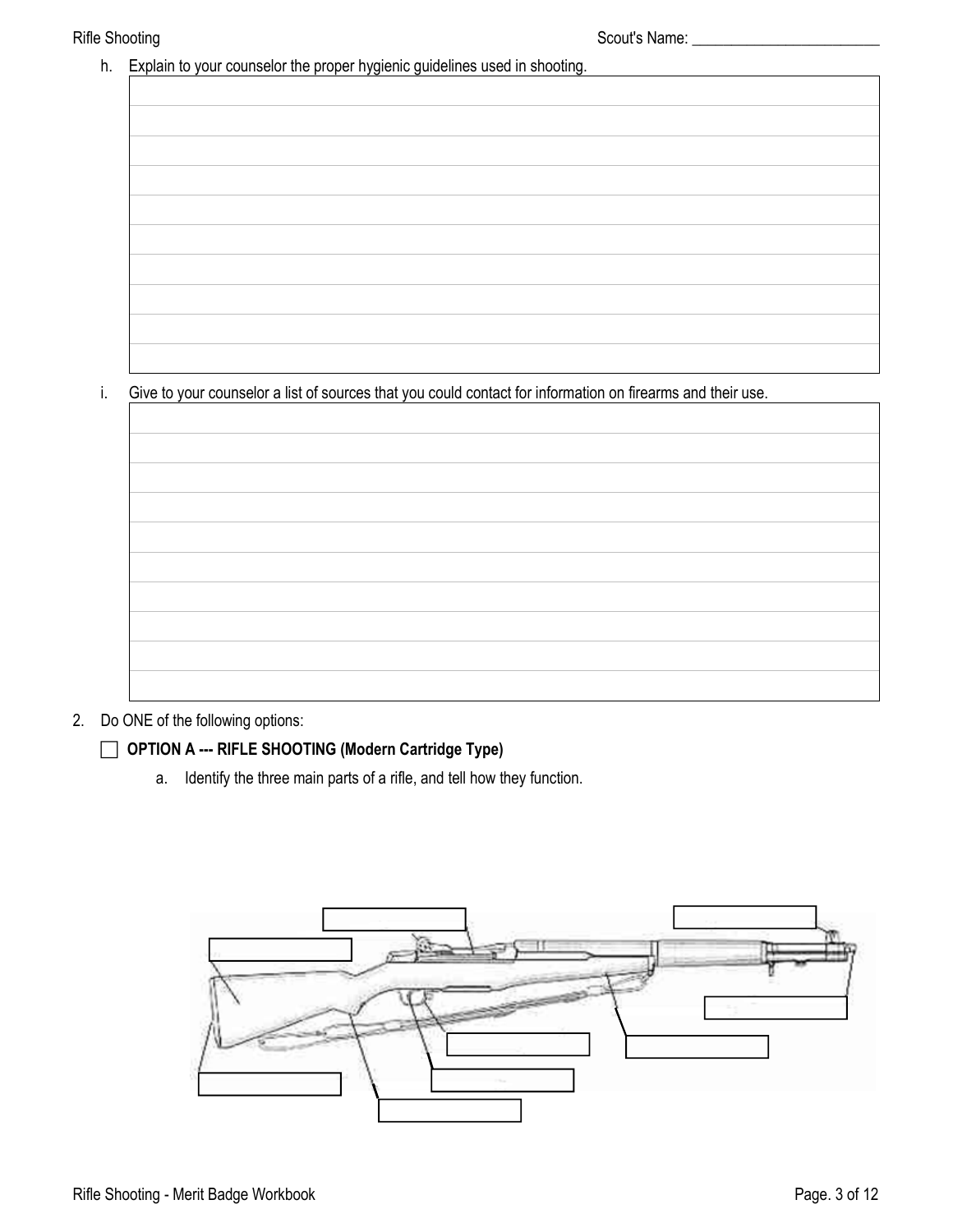

 $\Box$  c. Identify the two types of cartridges, their parts, and how they function.





 d. Explain to your counselor what a misfire, hangfire, and squib fire are, and explain the procedures to follow in response to each.

| Misfire:    |  |
|-------------|--|
|             |  |
|             |  |
|             |  |
|             |  |
| Hangfire:   |  |
|             |  |
|             |  |
|             |  |
|             |  |
| Squib fire: |  |
|             |  |
|             |  |
|             |  |
|             |  |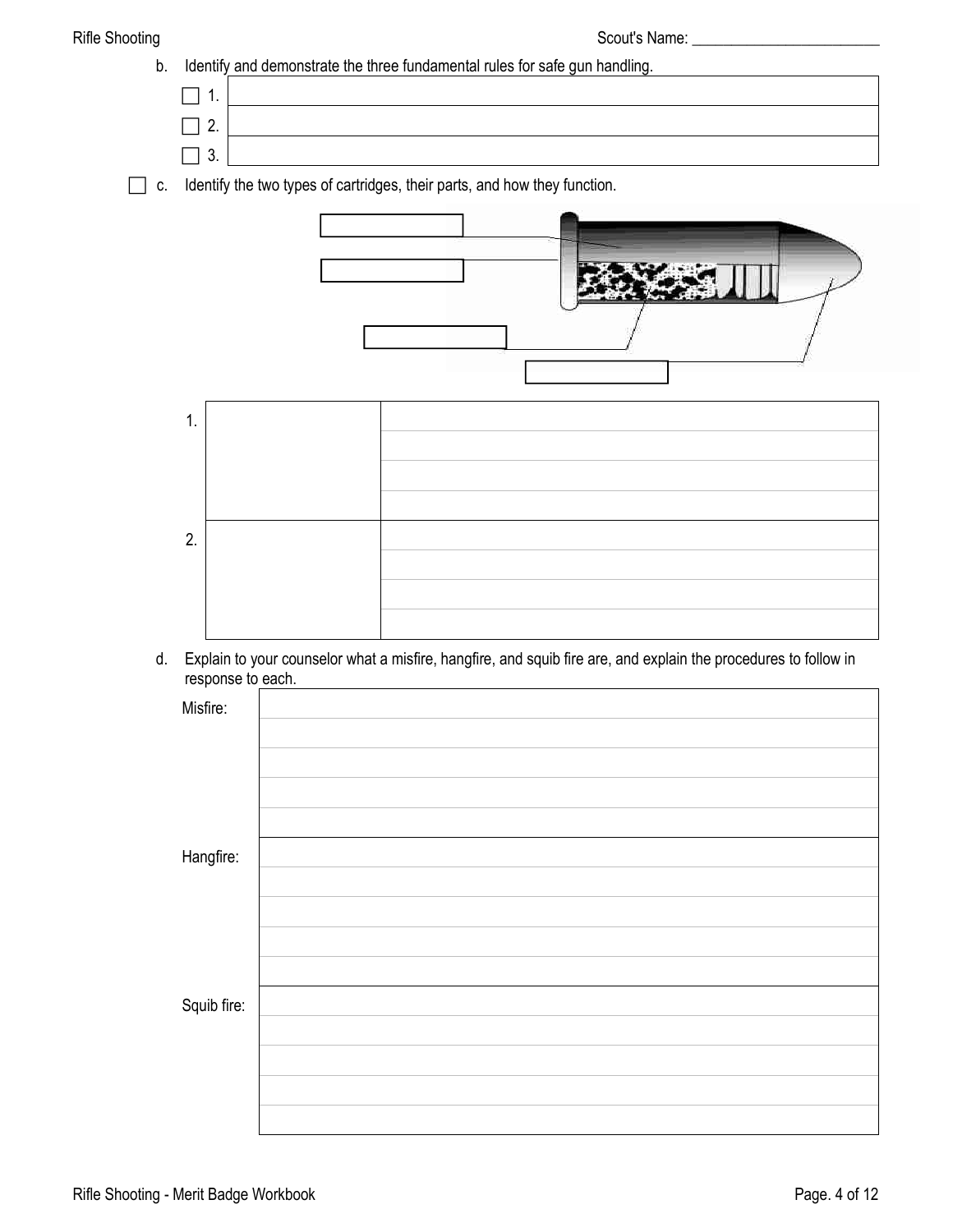|                | Explain the procedures to follow in response to each.                      |
|----------------|----------------------------------------------------------------------------|
| Misfire:       |                                                                            |
|                |                                                                            |
| Hangfire:      |                                                                            |
|                |                                                                            |
|                |                                                                            |
| Squib fire:    |                                                                            |
|                |                                                                            |
|                |                                                                            |
| е.             | Identify and demonstrate the five fundamentals of shooting a rifle safely. |
| $\mathbf{1}$ . |                                                                            |
| 2.             |                                                                            |
| 3.             |                                                                            |
| 4.             |                                                                            |
| 5.             |                                                                            |

f. Explain to your counselor the fundamental rules for safe gun handling.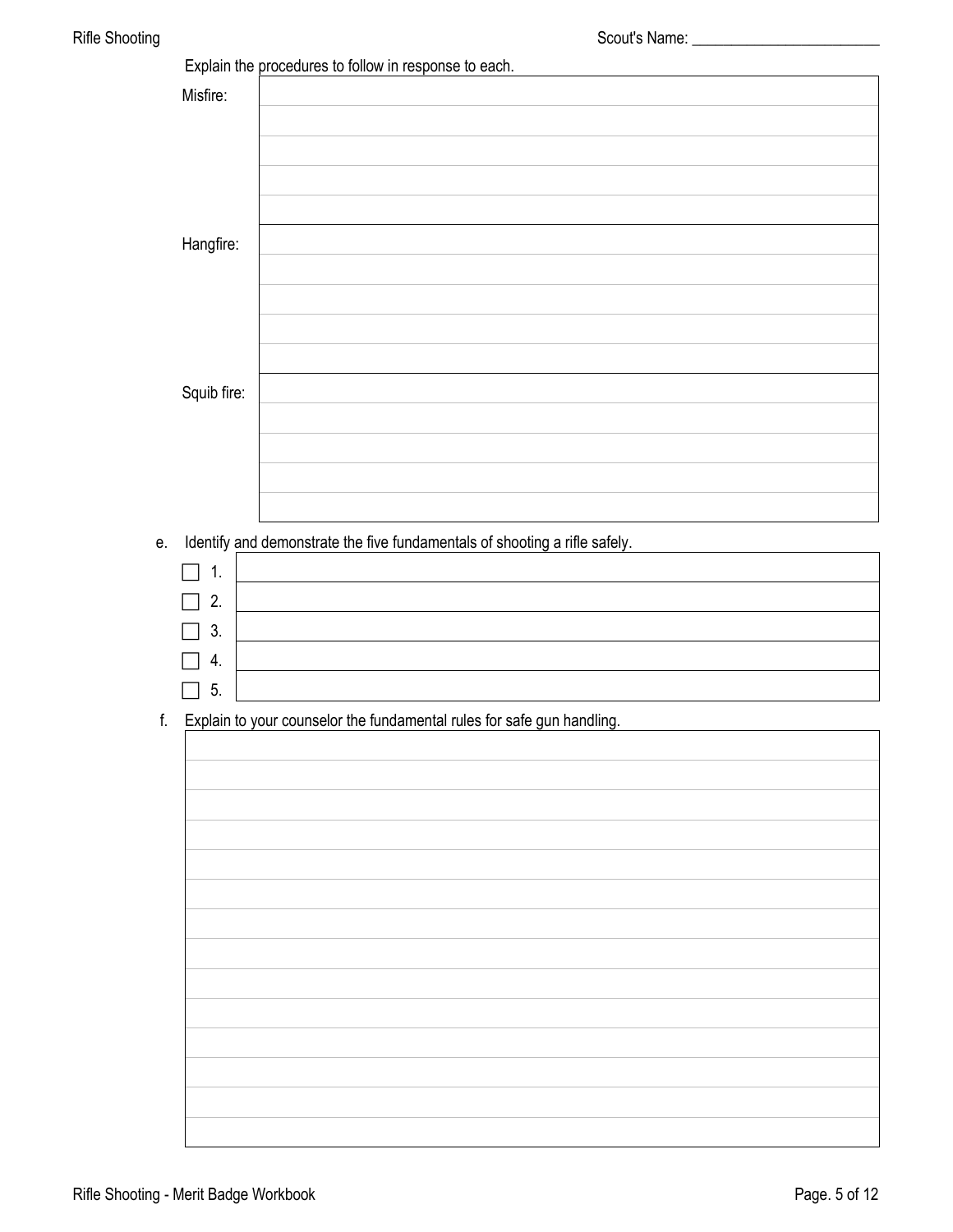Explain each rule for using and storing a gun.

Identify and explain each rule for safe shooting.

### g. Explain the range commands and range procedures.

 $\overline{\phantom{a}}$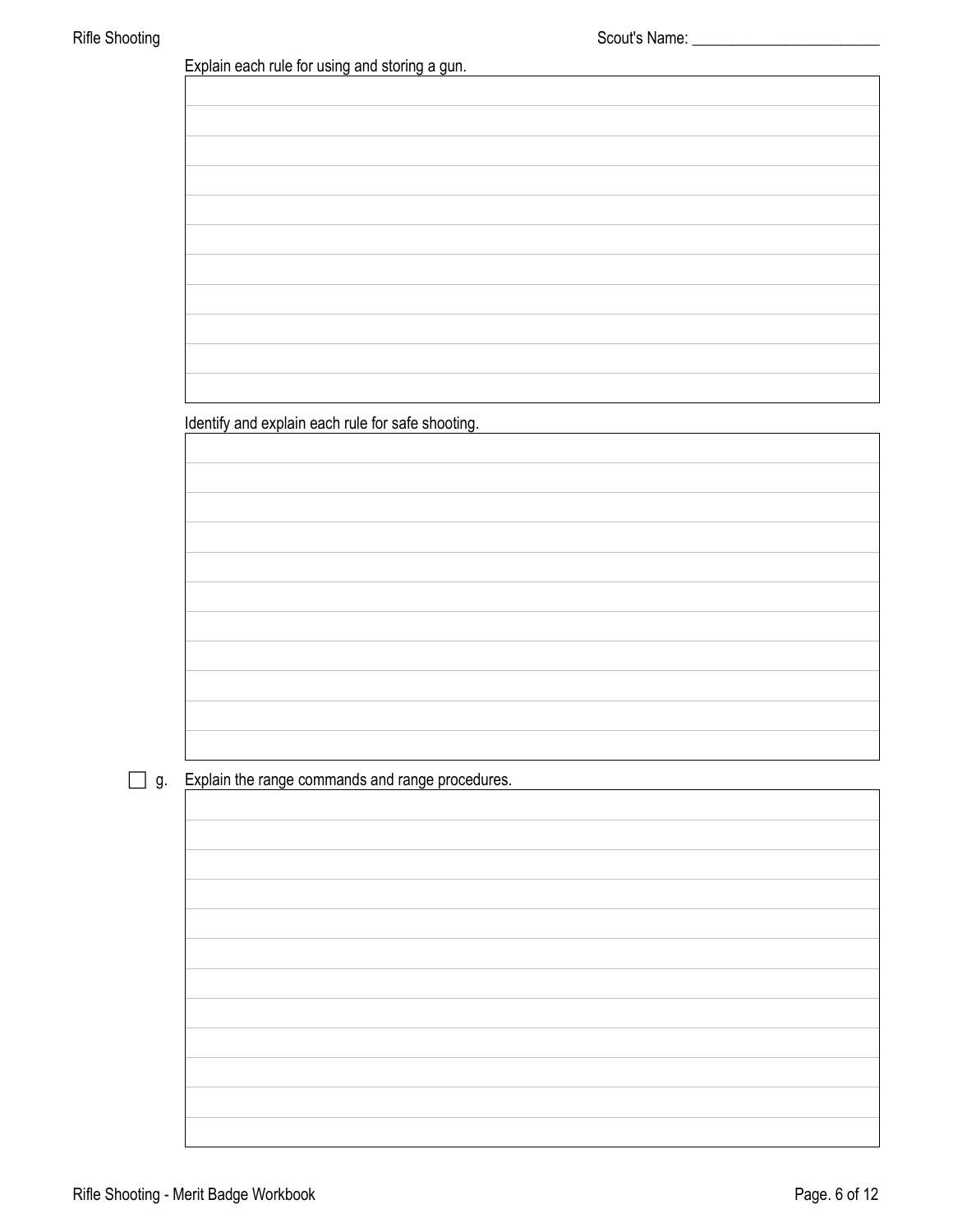| h. | Demonstrate the knowledge, skills, and attitude necessary to safely shoot a rifle from the bench rest position or<br>supported prone position while using the five fundamentals of rifle shooting.                                                           |
|----|--------------------------------------------------------------------------------------------------------------------------------------------------------------------------------------------------------------------------------------------------------------|
| İ. | Identify the basic safety rules for cleaning a rifle, and identify the materials needed                                                                                                                                                                      |
|    |                                                                                                                                                                                                                                                              |
|    |                                                                                                                                                                                                                                                              |
|    |                                                                                                                                                                                                                                                              |
|    |                                                                                                                                                                                                                                                              |
|    |                                                                                                                                                                                                                                                              |
|    |                                                                                                                                                                                                                                                              |
|    |                                                                                                                                                                                                                                                              |
|    |                                                                                                                                                                                                                                                              |
|    |                                                                                                                                                                                                                                                              |
|    |                                                                                                                                                                                                                                                              |
|    |                                                                                                                                                                                                                                                              |
|    |                                                                                                                                                                                                                                                              |
|    |                                                                                                                                                                                                                                                              |
|    |                                                                                                                                                                                                                                                              |
|    |                                                                                                                                                                                                                                                              |
|    |                                                                                                                                                                                                                                                              |
|    | Demonstrate how to clean a rifle properly and safely.                                                                                                                                                                                                        |
| k. | Discuss what points you would consider in selecting a rifle                                                                                                                                                                                                  |
|    |                                                                                                                                                                                                                                                              |
|    |                                                                                                                                                                                                                                                              |
|    |                                                                                                                                                                                                                                                              |
|    |                                                                                                                                                                                                                                                              |
|    |                                                                                                                                                                                                                                                              |
|    |                                                                                                                                                                                                                                                              |
|    |                                                                                                                                                                                                                                                              |
|    |                                                                                                                                                                                                                                                              |
|    |                                                                                                                                                                                                                                                              |
| ı. | Using a .22 caliber rimfire rifle and shooting from a bench rest or supported prone position at 50 feet, fire five<br>groups (three shots per group) that can be covered by a quarter. Using these targets, explain how to adjust<br>sights to zero a rifle. |
| m  | Adjust sights to center the group on the target* and fire five groups (five shots per group). According to the<br>target used, each shot in the group must meet the following minimum score:                                                                 |
|    | A-32 targets - 9<br>1.                                                                                                                                                                                                                                       |
|    | A-17 or TQ-1 targets - 7<br>2.                                                                                                                                                                                                                               |
|    | A-36 targets - 5.<br>3.                                                                                                                                                                                                                                      |
|    | * Note: It is not always practical to adjust the sights (i.e. when using a borrowed fixed-sight rifle). For                                                                                                                                                  |
|    | requirement 2I, you may demonstrate your ability to use the shooting fundamentals by shooting five shot groups                                                                                                                                               |

*(five shots per group) in which all shots can be covered by a quarter and then explain how to adjust the sights to* 

*zero the rifle used.*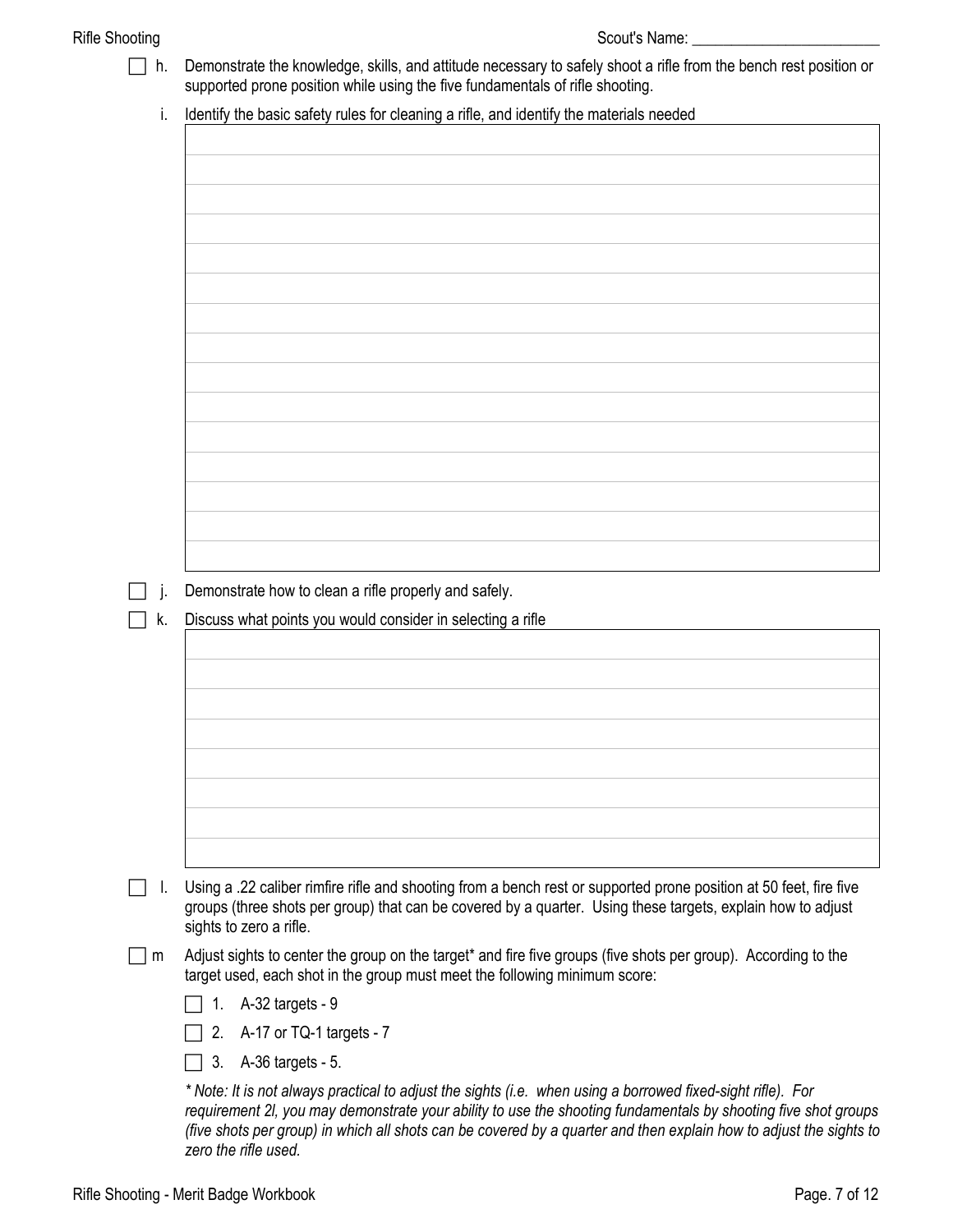### **OPTION B --- AIR RIFLE SHOOTING (BB or Pellet)**

a. Identify the three main parts of an air rifle, and tell how they function.

| Identify and demonstrate the three fundamental rules for safe gun handling.<br>b.<br>1.<br>2. |
|-----------------------------------------------------------------------------------------------|
| 3.<br>Explain the range commands and range procedures.<br>C.                                  |
|                                                                                               |
|                                                                                               |
|                                                                                               |
|                                                                                               |
|                                                                                               |
|                                                                                               |
| Identify the two most common types of air rifle ammunition.<br>d.<br>a s                      |
| 1.<br>2.                                                                                      |
| Identify and demonstrate the five fundamentals of shooting a rifle safely.<br>е.              |
| 1.                                                                                            |
| 2.                                                                                            |
| 3.                                                                                            |
| 4.                                                                                            |
| 5.                                                                                            |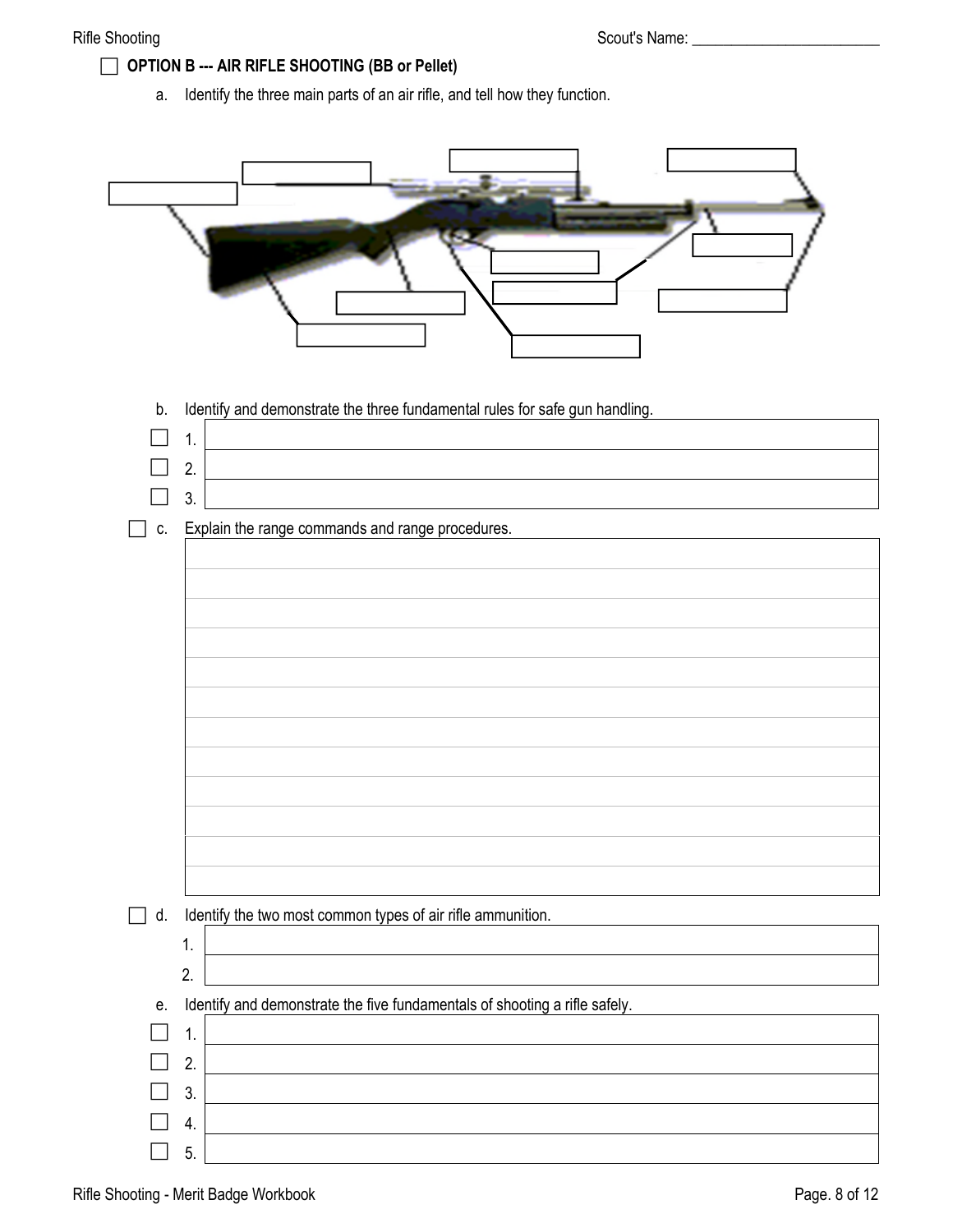| <b>Rifle Shooting</b> |                                                                                                                                                                                                    |
|-----------------------|----------------------------------------------------------------------------------------------------------------------------------------------------------------------------------------------------|
| f.                    | Identify and explain each rule for shooting an air rifle safely.                                                                                                                                   |
|                       |                                                                                                                                                                                                    |
|                       |                                                                                                                                                                                                    |
|                       |                                                                                                                                                                                                    |
|                       |                                                                                                                                                                                                    |
|                       |                                                                                                                                                                                                    |
|                       |                                                                                                                                                                                                    |
|                       |                                                                                                                                                                                                    |
|                       |                                                                                                                                                                                                    |
|                       |                                                                                                                                                                                                    |
|                       |                                                                                                                                                                                                    |
|                       |                                                                                                                                                                                                    |
| $\Box$ g.             | Demonstrate the knowledge, skills and attitude necessary to safely shoot a target from the bench rest position<br>or supported prone position while using the five fundamentals of rifle shooting. |
| h.                    | Identify the basic safety rules for cleaning an air rifle, and identify the materials needed.                                                                                                      |
|                       |                                                                                                                                                                                                    |
|                       |                                                                                                                                                                                                    |
|                       |                                                                                                                                                                                                    |
|                       |                                                                                                                                                                                                    |
|                       |                                                                                                                                                                                                    |
|                       |                                                                                                                                                                                                    |
|                       |                                                                                                                                                                                                    |
|                       |                                                                                                                                                                                                    |
|                       |                                                                                                                                                                                                    |
|                       |                                                                                                                                                                                                    |
| j,                    | Demonstrate how to clean an air rifle safely.                                                                                                                                                      |
| j.                    | Discuss what points you would consider in selecting an air rifle.                                                                                                                                  |
|                       |                                                                                                                                                                                                    |
|                       |                                                                                                                                                                                                    |
|                       |                                                                                                                                                                                                    |
|                       |                                                                                                                                                                                                    |
|                       |                                                                                                                                                                                                    |
|                       |                                                                                                                                                                                                    |
|                       |                                                                                                                                                                                                    |
|                       |                                                                                                                                                                                                    |
|                       |                                                                                                                                                                                                    |
|                       |                                                                                                                                                                                                    |
|                       |                                                                                                                                                                                                    |
|                       |                                                                                                                                                                                                    |
|                       |                                                                                                                                                                                                    |
|                       |                                                                                                                                                                                                    |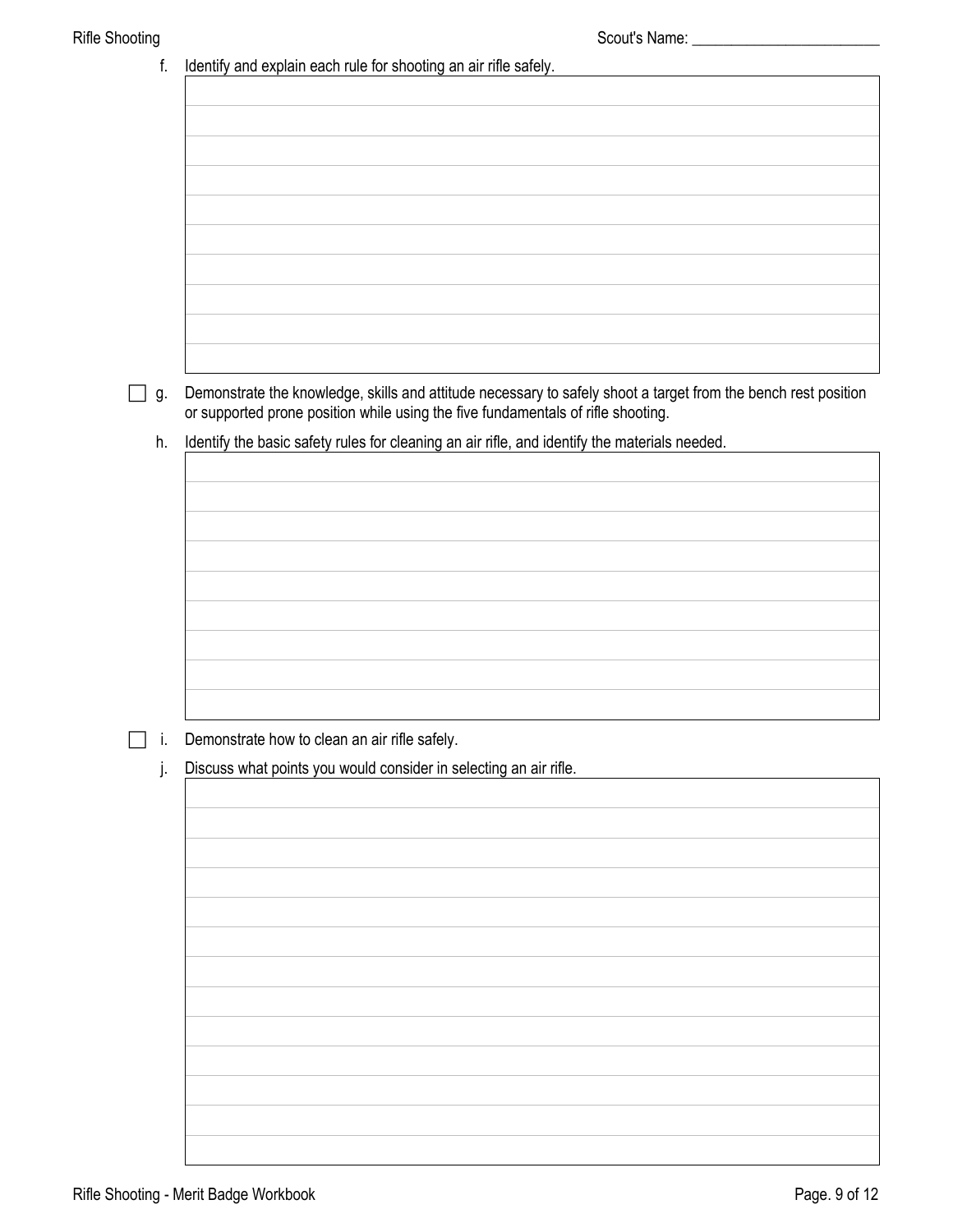- k. Using a BB gun or pellet air rifle and shooting from a bench rest or supported prone position at 15 feet for BB guns or 33 feet for air rifles, fire five groups (three shots per group) that can be covered by a quarter.
- I. Adjust sights to center the group on the target and fire five groups (five shots per group). According to the target used, each shot in the group must meet the following minimum score:
	- 1. BB rifle at 15 feet or 5 meters using  $TQ 5$  targets 8.
	- 2. Pellet air rifle at 25 feet using  $TQ 5$  target 8, at 33 feet or 10 meters using AR-1 targets - 6.

### **OPTION C --- MUZZLE - LOADING RIFLE SHOOTING**

a. Discuss a brief history of the development of muzzle-loading rifles.



b. Identify principal parts of percussion and flintlock rifles and discuss how they function.



c. Demonstrate and discuss the safe handling rules of muzzle-loading rifles.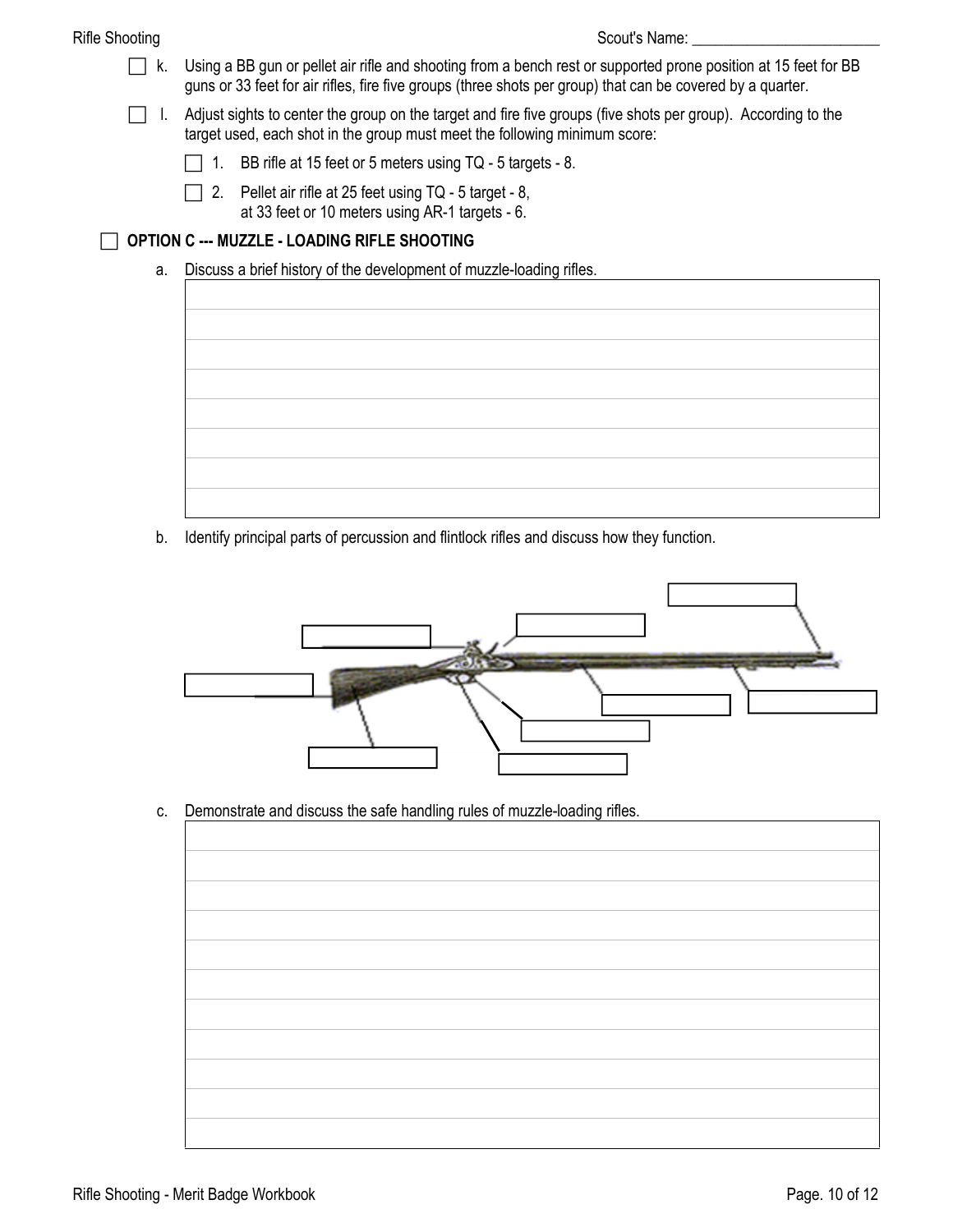d. Identify the various grades of black powder and black powder substitutes and explain their proper use.

e. Discuss proper safety procedures pertaining to black powder use and storage.

f. Discuss proper components of a load.

g. Identify proper procedures and accessories used for loading a muzzle-loading rifle.